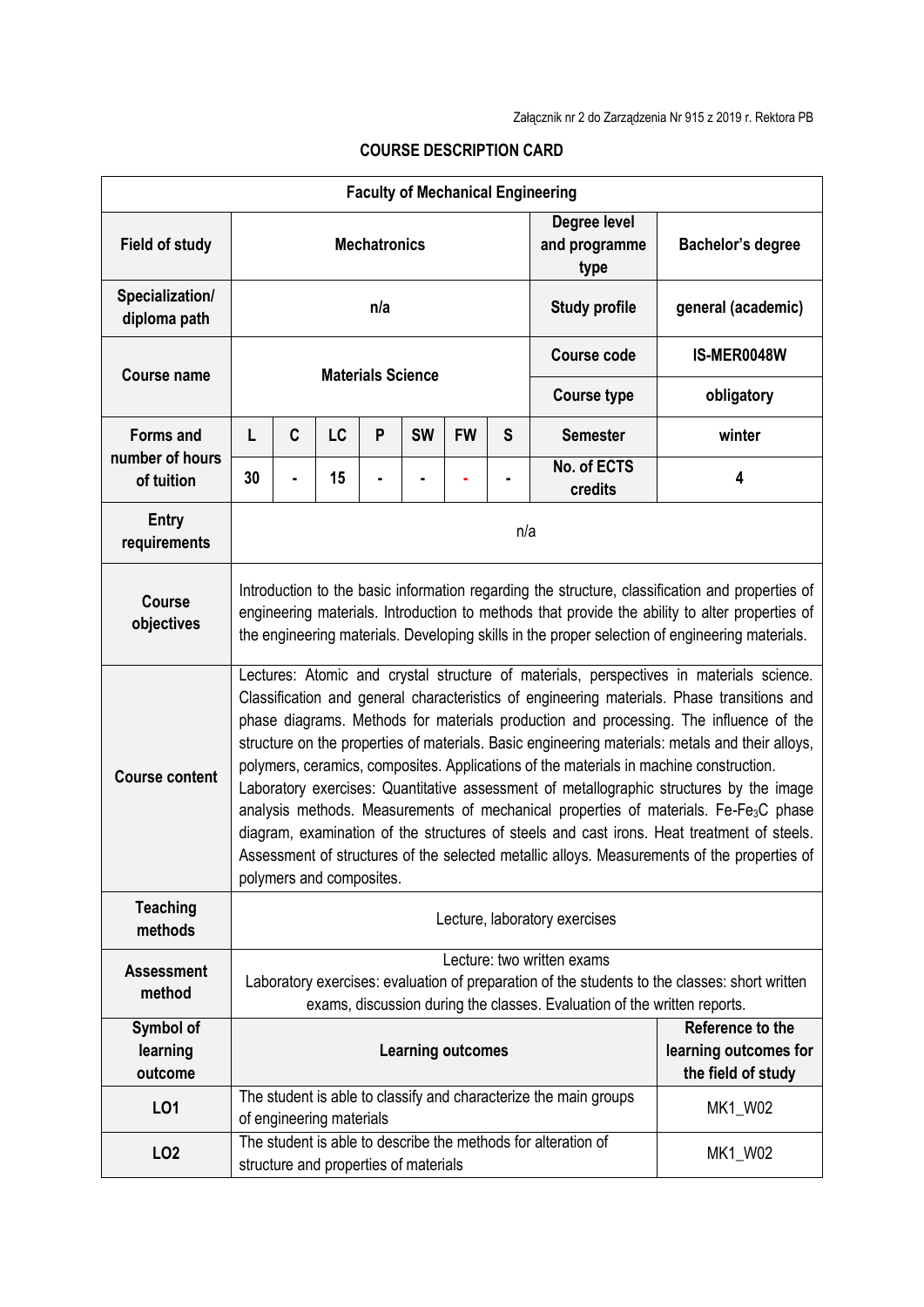| LO <sub>3</sub>                                                         | The student is able to classify the heat- and thermochemical                                 | MK1_W02                                        |         |  |  |  |  |  |
|-------------------------------------------------------------------------|----------------------------------------------------------------------------------------------|------------------------------------------------|---------|--|--|--|--|--|
|                                                                         | treatments of metals                                                                         |                                                |         |  |  |  |  |  |
| LO4                                                                     | The student is able to select proper materials for particular                                | MK1_W02, MK1_U01,                              |         |  |  |  |  |  |
|                                                                         | applications                                                                                 |                                                | MK1_U07 |  |  |  |  |  |
| LO <sub>5</sub>                                                         | The student can plan and perform the basic tests of selected<br>properties of materials      | MK1_U01, MK1_K03                               |         |  |  |  |  |  |
| Symbol of                                                               |                                                                                              |                                                |         |  |  |  |  |  |
| learning                                                                | Methods of assessing the learning outcomes                                                   | Type of tuition during<br>which the outcome is |         |  |  |  |  |  |
| outcome                                                                 |                                                                                              | assessed                                       |         |  |  |  |  |  |
| L01                                                                     | Lecture: two written exams                                                                   |                                                |         |  |  |  |  |  |
| LO <sub>2</sub>                                                         | Lecture: two written exams                                                                   | L                                              |         |  |  |  |  |  |
| LO <sub>3</sub>                                                         | Lecture: two written exams                                                                   | L                                              |         |  |  |  |  |  |
|                                                                         | Lecture: two written exams; laboratory classes: evaluation of                                |                                                |         |  |  |  |  |  |
| <b>LO4</b>                                                              | preparation of the students to the classes: short written exams,                             | L, LC                                          |         |  |  |  |  |  |
|                                                                         | discussion during the classes. Evaluation of the written reports.                            |                                                |         |  |  |  |  |  |
|                                                                         | Laboratory classes: evaluation of preparation of the students to                             |                                                |         |  |  |  |  |  |
|                                                                         | the classes: short written exams, discussion during the classes.                             | LC                                             |         |  |  |  |  |  |
| LO <sub>5</sub>                                                         | Evaluation of the written reports.                                                           |                                                |         |  |  |  |  |  |
|                                                                         |                                                                                              |                                                |         |  |  |  |  |  |
|                                                                         | No. of hours                                                                                 |                                                |         |  |  |  |  |  |
|                                                                         | Attendance at lectures                                                                       | 30                                             |         |  |  |  |  |  |
|                                                                         | Attendance in laboratory classes                                                             | 15                                             |         |  |  |  |  |  |
|                                                                         | Preparation for the exams (lecture)                                                          | 27                                             |         |  |  |  |  |  |
| <b>Calculation</b>                                                      | Preparation for the laboratory classes                                                       | 22                                             |         |  |  |  |  |  |
|                                                                         | Preparation for the final laboratory classes                                                 | $\overline{3}$                                 |         |  |  |  |  |  |
|                                                                         | Attendance at the consultation hours                                                         | $\overline{3}$                                 |         |  |  |  |  |  |
|                                                                         | <b>TOTAL:</b>                                                                                | 100                                            |         |  |  |  |  |  |
|                                                                         | <b>HOURS</b>                                                                                 | No. of<br><b>ECTS</b><br>credits               |         |  |  |  |  |  |
| Student workload – activities that require direct teacher participation | 48                                                                                           | 1.9                                            |         |  |  |  |  |  |
|                                                                         | Student workload - practical activities                                                      | 41                                             | 1.6     |  |  |  |  |  |
|                                                                         | 1. Askeland, Donald R.: The science and engineering of materials. Stamford: Cengage          |                                                |         |  |  |  |  |  |
|                                                                         | Learning, 2011                                                                               |                                                |         |  |  |  |  |  |
|                                                                         | 2. Farag, Mahmoud M: Materials and process selection for engineering design. CRC Press.      |                                                |         |  |  |  |  |  |
|                                                                         | Taylor & Francis Group, 2014                                                                 |                                                |         |  |  |  |  |  |
| <b>Basic references</b>                                                 | 3. Ashby, Michael F., Materials and design : the art and science of material selection in    |                                                |         |  |  |  |  |  |
|                                                                         | product design. Amsterdam, Elsevier/Butterworth Heinemann, 2014                              |                                                |         |  |  |  |  |  |
|                                                                         | 4. Higgins, Raymond A., Materials for engineers and technicians. Amsterdam: Elsevier,        |                                                |         |  |  |  |  |  |
|                                                                         | Newnes, 2010                                                                                 |                                                |         |  |  |  |  |  |
|                                                                         | 5. Callister, W. D., Materials Science and Engineering: an Introduction, 9th ed., Wiley 2013 |                                                |         |  |  |  |  |  |
|                                                                         | 1. Ashby M.F., Jones D.R.H.: Engineering materials. Part 1. An Introduction to their         |                                                |         |  |  |  |  |  |
| Supplementary                                                           | Properties and Applications, Oxford: Pergamon Press, 1991                                    |                                                |         |  |  |  |  |  |
| references                                                              | 2. Ashby M.F., Jones D.R.H.: Engineering materials. Part 2. An Introduction to               |                                                |         |  |  |  |  |  |
|                                                                         | Microstructures, Processing and Design, Oxford: Pergamon Press, 1988                         |                                                |         |  |  |  |  |  |
|                                                                         | 3. Barbero, Ever J. Introduction to composite materials design. Boca Raton: CRC Press,       |                                                |         |  |  |  |  |  |